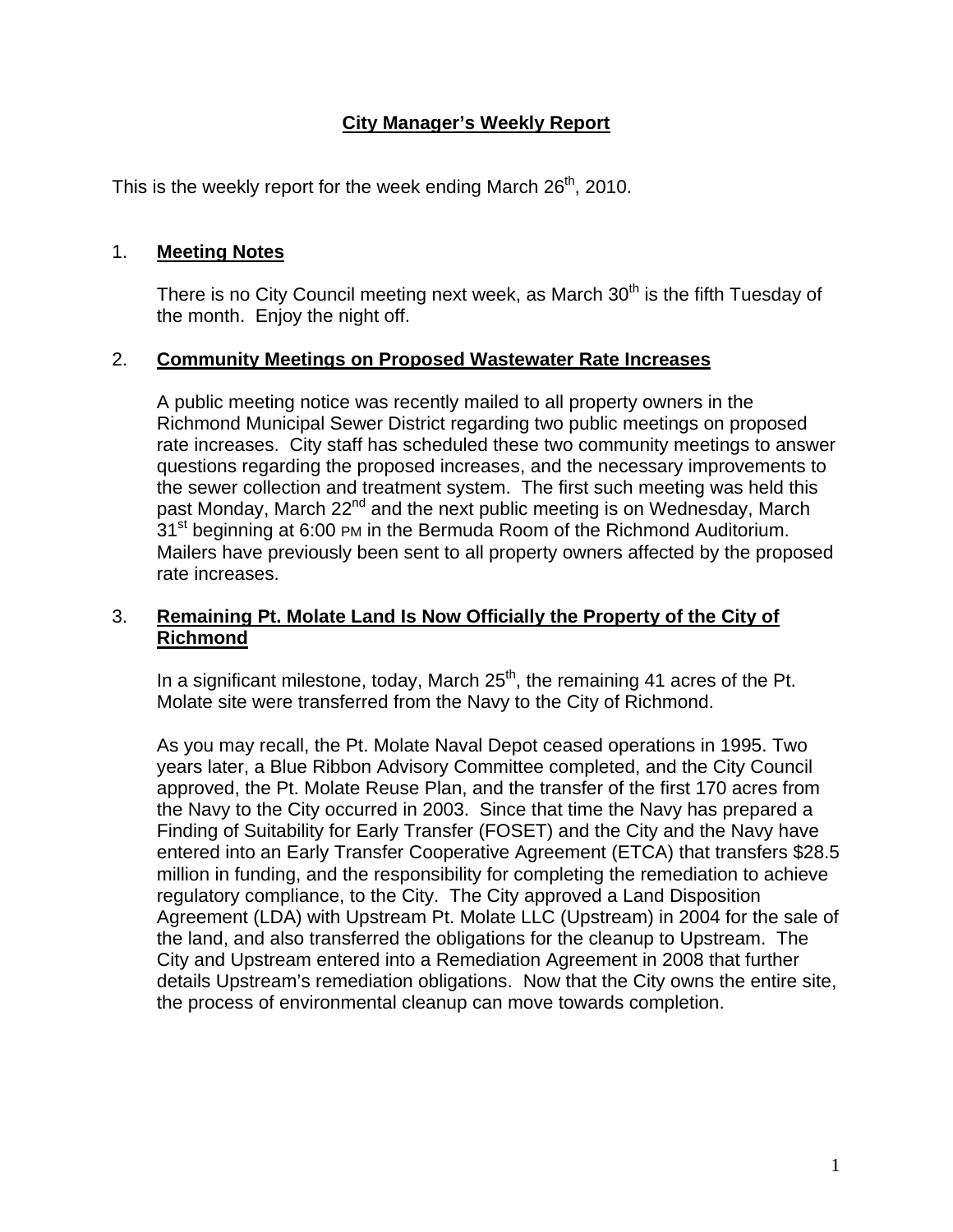## 4. **New Richmond Skate Plaza Wins Award**

Last night, the Recreation Department Director and staff attended the California Parks and Recreation Society District 3 2009 Awards and Installation Celebration which was held in Walnut Creek. At this event, the City of Richmond received the *Award of Excellence, Outstanding Parks & Recreation Facility* for the Nicholl Skate Plaza. The award acknowledges "significant contributions towards Creating Community through People, Parks and Programs".

### 5. **More Accolades for the Civic Center Renovation**

This past Tuesday, it was announced that the Richmond Memorial Civic Center Revitalization Project was first runner-up for the San Francisco Business Times award for the "Best Rehabilitation or Renovation Project" for 2009. The Walt Disney Family Museum in San Francisco took top honors in this category. The Civic Center project has also been nominated for ABAG's "Growing Smarter Together Awards – Building a Better Bay Area – Urban Design Award." The award winners will be announced at the AGAG meeting in Oakland on April 22<sup>nd</sup>. Councilmembers are encouraged to attend this important ABAG meeting – award or no award.

### 6. **Office of Neighborhood Safety Outreach and San Quentin State Prison**

On Saturday, March 19<sup>th</sup>, the Office of Neighborhood Safety (ONS) Peacekeepers transported 12 youth from Crescent Park to San Quentin State Prison to participate in The Reaching Expanding Adolescent Lives (R.E.A.L.) Choices Program. This is an educational program facilitated by some of the "lifers" at San Quentin. The youngsters were given a complete tour of the prison facility and then met with the lifers to discuss the importance of making good decisions, avoiding negative peer pressure and doing everything that they can to work hard in their school studies. San Quentin provided a healthy lunch for the youth visitors. On Friday, March  $26<sup>th</sup>$  a follow-up discussion will be held with the ONS Peacekeepers and the youth to talk about the effects that the visit to San Quentin had on their lives.

#### 7. **Governor's Office of Gang and Youth Violence Policy Visits ONS**

The Governor's Office of Gang and Youth Violence Policy visited Richmond and the Office of Neighborhood Safety (ONS) to learn more about the 2007-08 and 2008-09 CalGRIP grants that support the Richmond Community Wellness Collaborative (RCWC).

The ONS and RCWC partners including Richmond Youth Works, Neighborhood House of North Richmond, and the Richmond Police Activities League provided an overview of the projects, and a description of the nature and purpose of the elements that are being supported by CalGRIP.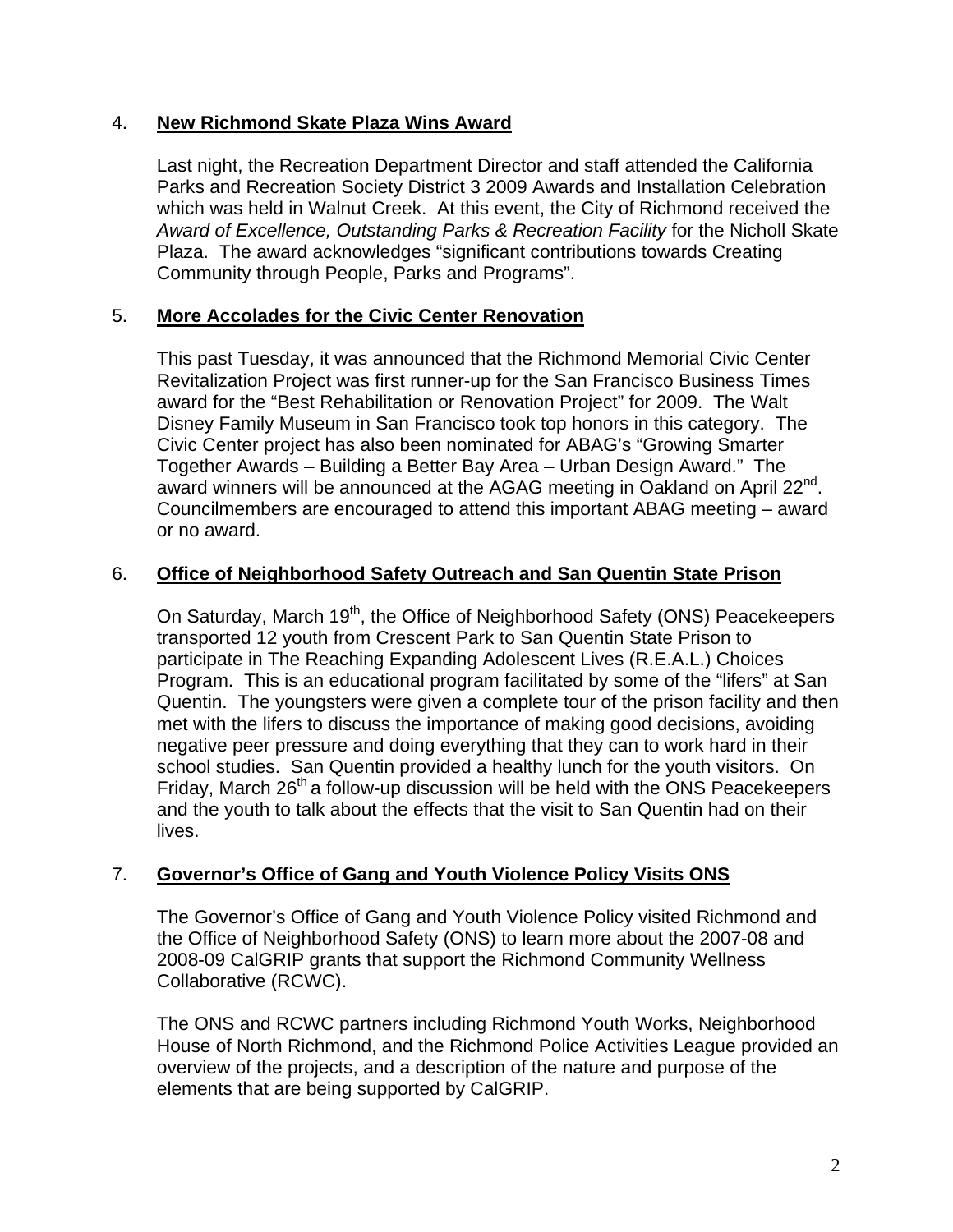## 8. **ONS Clergy Night Walks and Outreach**

Office of Neighborhood Safety (ONS) staff, along with a dozen residents and local church leaders, facilitated an evening walk and outreach effort into the Pullman Point apartment complex in South Richmond on Friday. Earlier that day, two people were injured when gunfire erupted within the gated complex.

The purpose of the walk was to offer hope through prayer, conversation, and information about local resources. Residents were receptive to the outreach workers, who later went door-to-door to greet them and offer prayer. Youth and young adults participated and were provided with social services resource information.

The Clergy "Night Walks" and Outreach is the first of a series of four activities to be led by the ONS over the next month.

### 9. **City of Richmond Designated as "Tree City USA"**

The City of Richmond has been designated by the National Arbor Day Foundation as a *Tree City USA* for the year 2009. This distinction was the result of a successful first time application that was prepared and submitted by the Parks & Landscaping Division of the Public Works Department. The *Tree City USA* designation is provided annually to those cities who continue to maintain or surpass defined service levels in support of their urban forests. *Tree City USA* signs can now be displayed at entry gateways to the City. With this designation, the City of Richmond can apply with greater expectations of success to regional and national grant programs to support and expand our urban forest. Achievement of the *Tree City USA* designation was a stated goal of the City of Richmond's 5-Year Strategic Business Plan.

#### 10. **Public Works Updates**

- The re-roofing of Richmond Fire Station  $#62$  (1065  $7<sup>th</sup>$  Street) is progressing very well and is now 50% complete.
- As you may recall, the Bayview Library was badly flooded during last February storms. The abatement of the damaged walls and flooring is complete, and the refinishing of the floors is pending.
- The Electrical Department has completed repairs and re-energized 100% of the series street light outages in the Parkview area (Campbell, Fallon, Creely and Fleming Avenues).
- New paving was completed on Conestoga Way, and approximately 75% completed on Carriage Drive. During the prior week, the Public Works paving crew completed the paving of Ponderosa Court from Fascination Circle to the end of the street.